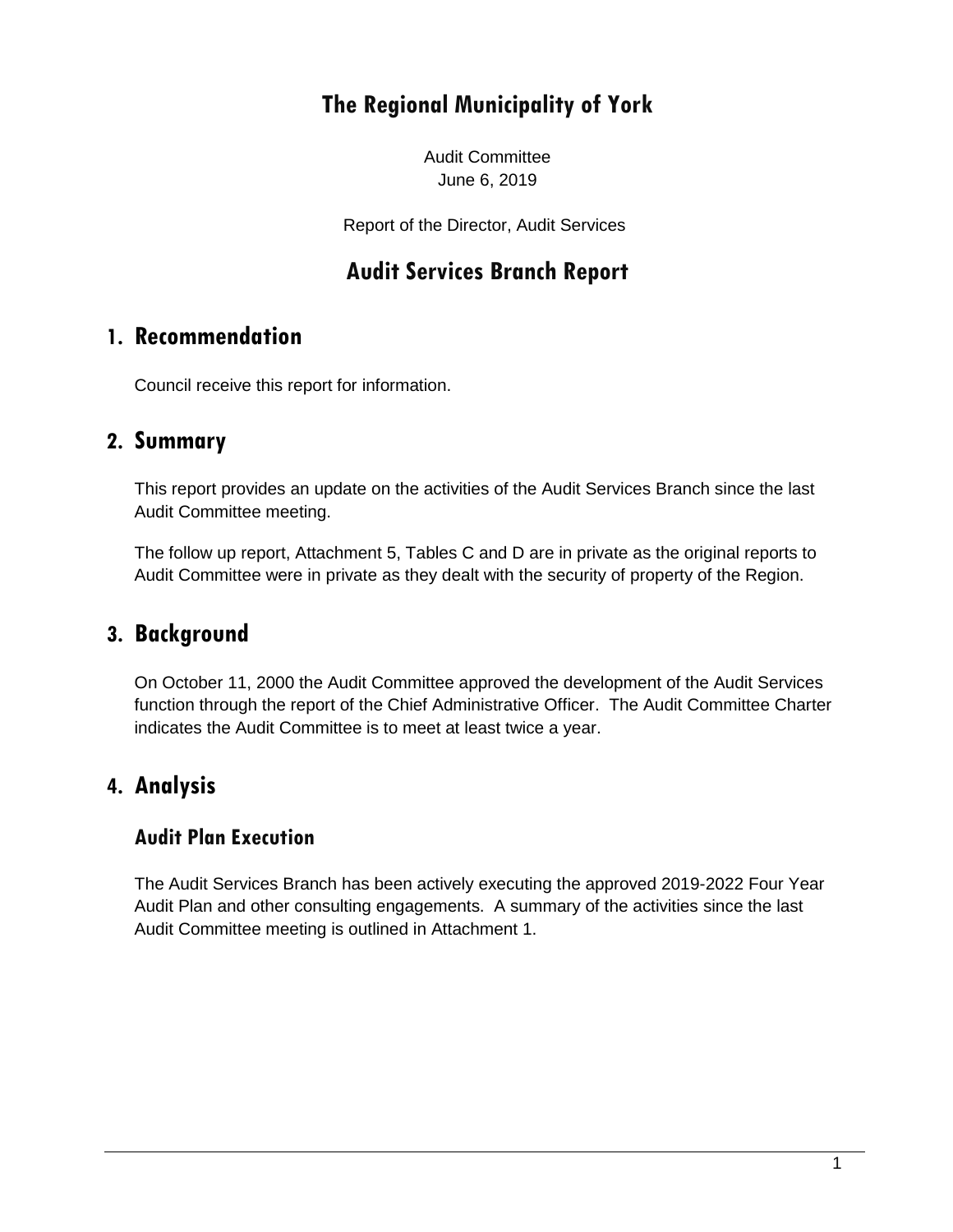### **Audit Reports Issued**

The Audit Reports issues since the last Audit Committee meeting are:

- Ontario Works Community and Health Services, Social Services Branch (Attachment 2)
- Finance Treasury Investment Audit Report, (Attachment 3)
- Environmental Services Capital Planning and Delivery Materials Quality Assurance Audit Report (Attachment 4)
- Outstanding Audit Recommendations Follow Up Report (Attachment 5)

#### **Audit Services Branch supports Vision 2051**

The Audit Services Branch, through both audit and consulting engagements, assists the Region in achieving operational excellence and fiscal responsibility, which are two of the action areas in Vision 2051 under Open & Responsive Governance. The audit and consulting assignments assist management in ensuring processes are efficient, effective and economical.

## **5. Financial**

Audit Services Branch will manage its workload within the Audit Services budget.

## **6. Local Impact**

The Audit Services Branch provides audit services to seven of the local municipalities through an Audit Services Memorandum of Understanding, on a cost recovery basis.

## **7. Conclusion**

A follow up of outstanding audit recommendations for audit reports issued prior to March 31, 2019 indicates that management remains cognisant and active in implementing Audit Services recommendations.

Audit Services continues to work with Region management at all levels to provide them with an independent, objective assurance and consulting activity designed to add value and improve the Region's operations. Audit Services does this by bringing a systematic and disciplined approach to evaluate and improve the effectiveness of risk management, control, and governance processes through guidance provided by the *International Standards for the Professional Practice of Internal Auditing*.